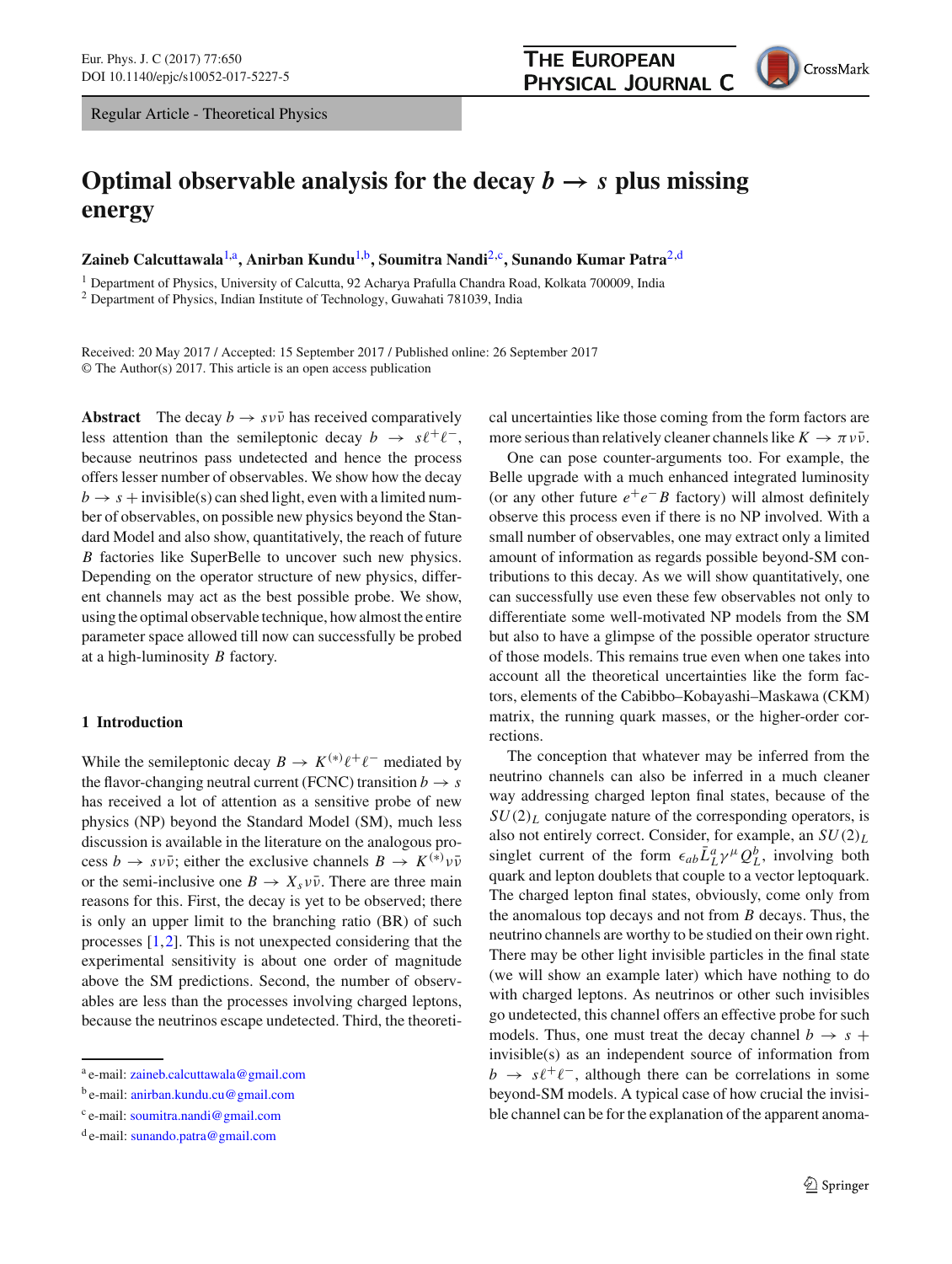lies in the semileptonic decays of the *B* meson has been exemplified in Ref. [\[3](#page-14-2)]

As an example of what we have just said, let us note that apart from neutrinos coming from non-SM operators, the FCNC transition  $b \rightarrow s$  can involve light invisible scalars in the final state. If they are singlet under all the SM gauge groups, they can very well be a candidate for cold dark matter (DM). Although there are strong constraints on such light DM particles from the direct detection experiments like LUX, XENON or PANDAX [\[4](#page-14-3)[–6\]](#page-14-4), one may avoid them if the DM is nonthermal in origin. The only limit comes from the invisible decay width of the Higgs boson at the Large Hadron Collider (LHC), which one can easily keep within the tolerable limit of  $\sim 10\%$  if the Higgs-DM coupling is small. Thus, an analysis of the decay  $b \rightarrow s +$  invisibles will also act as a complementary probe to the DM direct search.

At this point, let us emphasize that it is not necessary for a particular observable, like the differential branching ratio, to have equal sensitivity to different types of NP operators. Therefore it is useful to know how an observable can be optimized to guarantee the maximal sensitivity to a particular type of NP interaction, which in turn will help us select observables suitable for the extraction of a particular type of coupling. Hence, from a phenomenological point of view, it is important to find the significance of different types of NP interaction to an observable. To achieve this goal, we will use the optimal observable (OO) technique for the analysis. The OO technique helps one to identify observables where the NP can be differentiated from the SM with highest confidence level. Of course, which observables are to be used depends on which part of the parameter space the NP falls. While this technique has been more widely used for collider studies [\[7](#page-14-5)[,8](#page-14-6)], Ref. [\[9\]](#page-14-7) shows how this can be applied to semileptonic *B* decays as well. Note that in the absence of any data, one must work only with statistical uncertainties. The systematic uncertainties will somewhat relax the reaches and the confidence levels. In the OO technique, the NP sensitivities are decided on the basis of the statistical uncertainties in the extraction of the relevant new model parameters in comparison to a reference model. In general, the smaller the uncertainty, the better the expected sensitivity. Any prediction or conclusion that is obtained as a result of this analysis takes only three things in consideration: (a) the theoretical expression involving all (un)known parameters, (b) the seed values of the parameters (which can be taken to be zero), and (c) the projected effective luminosity. Unlike any post-data statistical analysis, like the maximum likelihood method, this technique focuses on the predictive power of the theoretical expression of the observable itself and quantifies the sensitivity of that observable in distinguishing between competing models. In other words, given two points in the allowed parameter space A and B, we can say with what confidence level we can differentiate model A from model B depending on the observables chosen. The method is obviously even more useful for cases where there is no data available yet.

The OO technique not only shows the regions of the parameter space for NP where differentiation from the SM will be easy but also the variables that one should look at to have such a successful differentiation. In other words, a simultaneous study of all the relevant observables can effectively pin down the region of the parameter space where any beyond-SM physics may lie. In the next section, we will provide a sketchy discussion of the OO technique. In Sect. [3,](#page-3-0) we discuss two most popular NP models; one with neutrinos in the final state but the effective operator basis augmented by some NP operators; and the second with light scalars in the final state along with SM neutrinos. Sections [4](#page-6-0) and [5](#page-10-0) discuss our results for these two models, respectively. We summarize and conclude in Sect. [6.](#page-12-0)

#### **2 The optimal observable technique**

This section is rather sketchy and follows the notation of Refs. [\[7](#page-14-5)[,8](#page-14-6)]. Suppose there is an observable *O* which depends on the variable  $\phi$  as

<span id="page-1-0"></span>
$$
O(\phi) = \sum_{i} c_i f_i(\phi), \tag{1}
$$

where  $c_i$ s are model-dependent coefficients, like the Wilson coefficients (WC), and  $f_i(\phi)$  are known functions of  $\phi$ . For our case,  $\phi$  can be identified with the momentum transfer (to the invisible particles) squared,  $q^2 = (p_B - p_{K^{(*)}})^2$ , where *p<sup>a</sup>* denotes the four-momentum of the particle *a*. To get *c<sup>i</sup>* , one can fold with weighting functions  $w_i(\phi)$  such that

$$
\int w_i(\phi) O(\phi) d\phi = c_i.
$$
\n(2)

There happens to be a unique choice of  $w_i(\phi)$  such that the statistical error in *ci*s are minimized. For this choice, the covariance matrix *V*, defined as

$$
V_{ij} \propto \int w_i(\phi) w_j(\phi) O(\phi) d\phi, \qquad (3)
$$

is at a stationary point with respect to the variation of  $\phi$ :  $\delta V_{ij} = 0$ . This happens if we choose

$$
w_i(\phi) = \frac{\sum_j X_{ij} f_j(\phi)}{O(\phi)},
$$
\n(4)

where

<span id="page-1-1"></span>
$$
X_{ij} = (M^{-1})_{ij}, \ \ M_{ij} = \int \frac{f_i(\phi) f_j(\phi)}{O(\phi)} d\phi. \tag{5}
$$

In this case,

$$
c_i = \sum_j X_{ij} I_j = \sum_j (M^{-1})_{ij} I_j, \ \ I_j = \int f_j(\phi) \, d\phi. \tag{6}
$$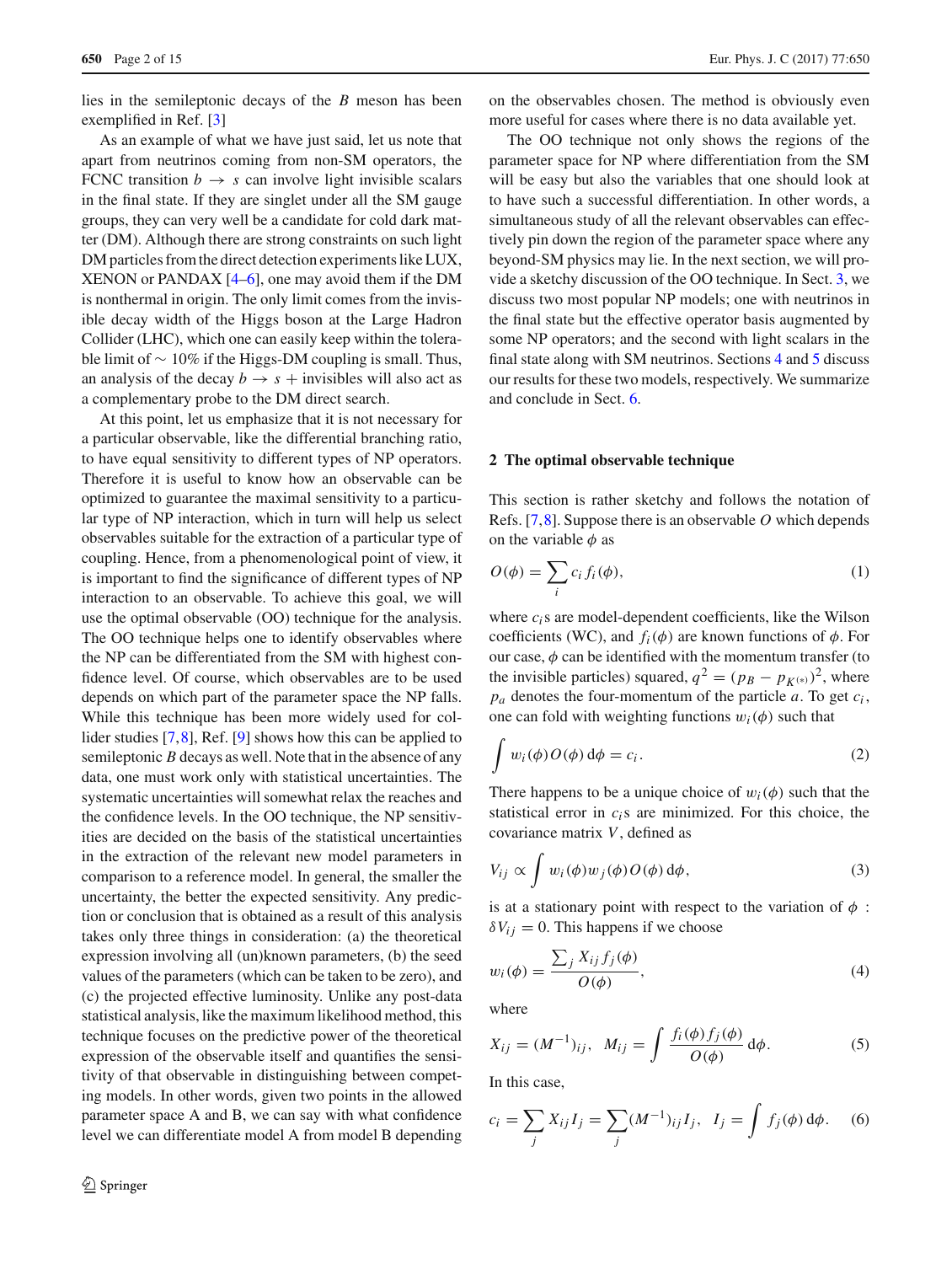For only this choice of weighting functions, the covariance matrix is

<span id="page-2-1"></span>
$$
V_{ij} = \langle \Delta c_i \Delta c_j \rangle = \frac{(M^{-1})_{ij} \sigma_T}{N},\tag{7}
$$

where  $\sigma_T = \int O(\phi) \, d\phi$ . (If  $O(q^2) = d\Gamma/dq^2$ ,  $\sigma_T = \Gamma$ .) *N* is the total number of events, given by the integrated cross section times total luminosity times the efficiencies. This result holds even if there are applied cuts. The minimum of statistical uncertainty in the extraction of a parameter gives the maximum significance of that parameter over the others. Therefore, using this technique we can test the significance of a specific NP model over the other models, including the SM. In other words, given the data, one can say with what significance some observable may differentiate a particular type of NP from the SM. This significance, as one should emphasize here, depends on the observable chosen, on the parameters of the NP model, and on the integrated luminosity, all of which are intuitively obvious.

As an example, suppose one is looking at the branching fractions of a *B* meson to several final states. For the final state  $f$ , the branching fraction can be expressed as

$$
\mathcal{B}(B \to f)^{\exp} = \frac{1}{\Gamma} \int \frac{\mathrm{d}\Gamma}{\mathrm{d}q^2} \,\mathrm{d}q^2,\tag{8}
$$

where  $\Gamma$  is the total decay width. The uncertainties of  $c_i$ s in the parameter space, extracted from the branching fractions, can be written as [\[9](#page-14-7)]

<span id="page-2-0"></span>
$$
|\delta c_i| = \sqrt{\frac{X_{ii}\mathcal{B}(B \to f)^{\exp}}{N}} = \sqrt{\frac{X_{ii}}{\sigma_P \mathcal{L}_{\text{eff}}}}.
$$
 (9)

As given in Eq. [\(9\)](#page-2-0), the errors are also related to the total production cross section  $\sigma_P$  ( =  $\sigma_{B\to f}/\mathcal{B}(B \to f)$ ), and the effective luminosity  $\mathcal{L}_{eff} = \mathcal{L}_{int} \epsilon_s$ , where  $\mathcal{L}_{int}$  and  $\epsilon_s$ are the integrated luminosity and reconstruction efficiency, respectively.

When the number of nonzero NP parameters is small, the analysis can also be done by defining a quantity analogous to  $\chi^2$ , such as

$$
\chi^2 = \sum_{i,j} (c_i - c_i^0)(c_j - c_j^0) V_{ij}^{-1}.
$$
 (10)

The  $c_i^0$ 's are called the seed values; they can be considered as model inputs. Thus, they are the values of *ci*s with the parameter values chosen for the reference model.  $V_{ij}$ s are defined in Eq. [\(7\)](#page-2-1).

In the absence of data and with only an estimate of the effective luminosity ( $\mathcal{L}_{eff}$ ), the only prediction one can make is a model-dependent prediction of the event distribution. The strength of the OO technique lies in the fact that, even in the absence of any data, it can predict the minimum uncertainty with which competing models can be separated from each other, given any experimentally measurable observable. For example, if we consider SM (i.e. vanishing NP parameters), there would be regions in the NP parameter space which will be indistinguishable from SM under a certain confidence level. The OO technique finds the highest precision (minimum-area error-ellipse for any confidence level) with which any NP model (a specific point on the parameter space) can be distinguished from SM. The technique works not only for SM, but also for any other specific reference model, denoted by  $c_{i,j}^0$  in Eq. [10.](#page-2-2)

As mentioned earlier, our goal is to study the decay  $b \rightarrow$  $s +$  invisible(s), which includes the exclusive modes like  $B \to K^{(*)} \nu \bar{\nu}^1$  $B \to K^{(*)} \nu \bar{\nu}^1$ . In such decays, the major sources of uncertainties are the hadronic form factors, like  $F^{B \to K^{(*)}}(q^2)$ . Thus, it is important to differentiate between SM and any possible NP taking into account all these uncertainties, and check whether the future experimental statistics will allow a clear separation of the two. Let us now explain briefly how to use a  $\chi^2$  statistic test to pinpoint such a differentiation.

There are a few things one should take note of while interpreting the results of the OO technique.

- 1. As is explained in detail in Sect. [4](#page-6-0) of Ref. [\[10\]](#page-14-8), OO technique was introduced to measure the values of physical parameters  $g_i$  ( $i = 1, ..., m$ ) giving small contributions to the differential cross section in a reaction. Expanding the differential cross section to first order in *g<sup>i</sup>* gives  $\frac{d\sigma}{d\phi}$  =  $S_0 + \sum_i S_{1,i} g_i$ . Reference [\[10\]](#page-14-8) goes on to show that observables  $\mathcal{O}_i = S_{1,i}/S_0$  are optimal in the sense that the error ellipsoids in the parameter space are of the smallest volume. These are equivalent to the  $f_i(\phi)$ s in our analysis (see Eq.  $(1)$ ). Optimizing the covariance matrix of *fi*s in turn optimizes the covariance matrix of *ci*s. We use this precise fact in our analysis in predicting the optimal isolation of competing models, in the line of [\[7](#page-14-5)]. The 'observables' that we talk about, and those that the experimentalists measure, are not the same as those used in the context of OO.
- <span id="page-2-2"></span>2. A regular  $\chi^2$  statistic is a function of parameters of a model and 'measures' the deviation of those from observed values of some experimental quantities. The one we need to concoct, however, should take one specific model (e.g. SM) as reference, in place of experimental results, and should be a function of some parameters, each set of values of which indicates one comparisonworthy model (e.g. NP). For example, if we have a set of new operators  $O_i$  with  $c_i$  being the corresponding WCs,  $c_i = 0 \forall i$  is the SM and any other set is a NP model that may be compared with the SM. The  $\chi^2$  should also be a measure of 'separation' (deviation) between any NP

<span id="page-2-3"></span> $<sup>1</sup>$  Technically, this is not fully exclusive, as we do not care about the</sup> flavor of the neutrinos.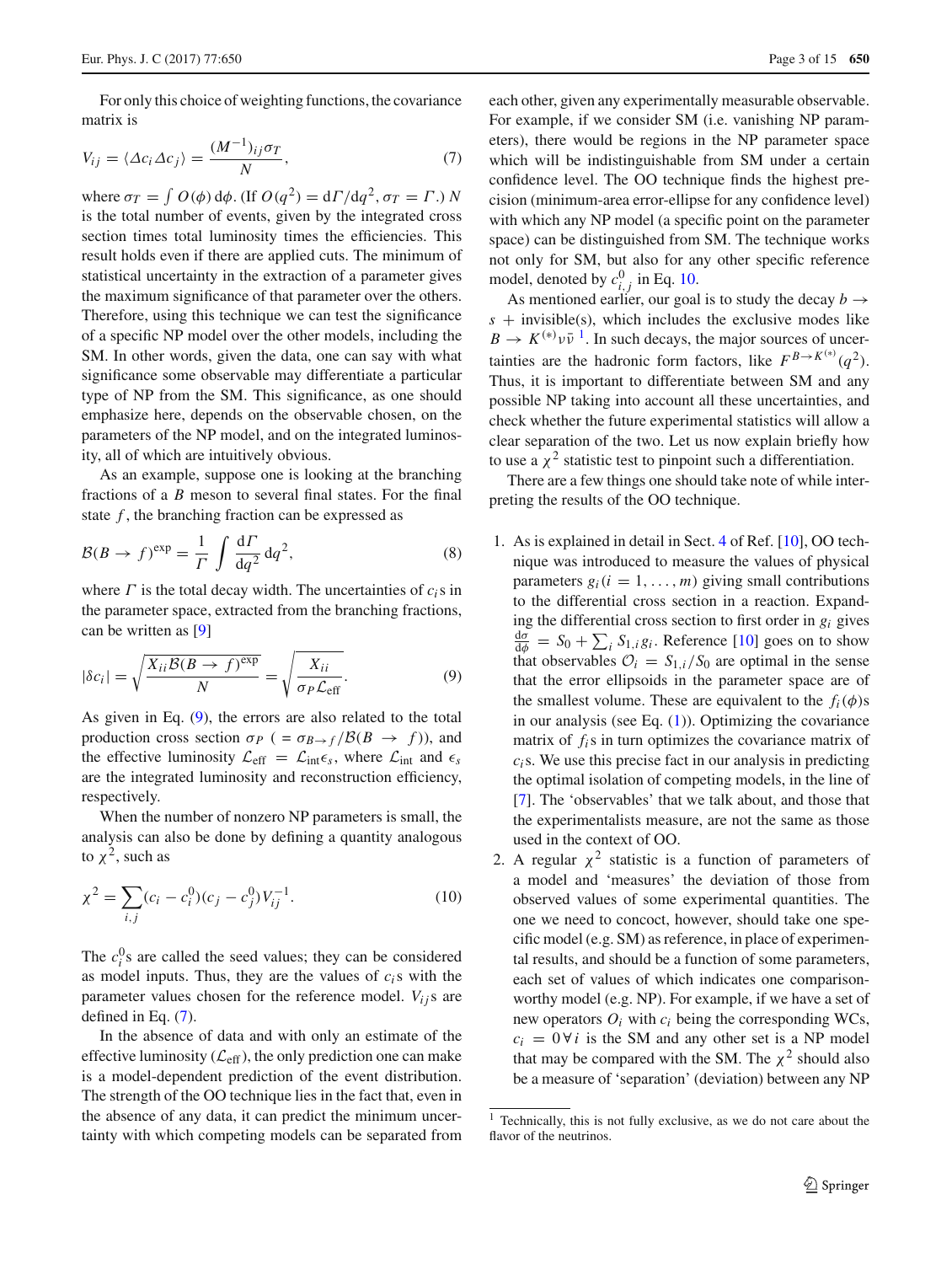model and the reference one. In the rest of this analysis, the reference model will always be SM. By construction, we ensure that  $\chi^2|_{SM} = 0$  and  $\chi^2 = n^2$  denotes a separation of *n* σ from the SM.

- 3. Projections of the constant  $\chi^2 = 1$  contours on each parameter axis will give us the corresponding  $\delta c_i$ s. Following the point above, the constructed  $\chi^2$  has no measurements or data points in it and thus the  $\delta c_i$  s obtained are not statistical uncertainties on the *ci*s; it is not even the predictions for them. These are uncertainties of the reference model, or, in other words, a measure of the region in parameter space where the reference model is indistinguishable from models parametrized by surrounding points in the parameter space. Thus, points on the  $1\sigma$  contour parametrize models that can be distinguished from the SM at  $1\sigma$  level only.
- 4. When varying the  $\chi^2$  over the allowed parameter space,  $V_{ij}^{-1}$  also depends on the parameter values of the reference model through  $O(\phi)$ , which comes in the denominator of  $M_{ij}$  (Eq. [\(5\)](#page-1-1)). This we will call the seed dependence.
- 5. The covariance matrix  $V_{ij}$  as well as the  $\chi^2$  is obtained using the central values of all the parameters. So any separation obtained after the analysis, though qualitatively correct, has to be modified after inclusion of the SM errors.
- 6. If considered, theoretical uncertainties in  $O(\phi)$  will in turn introduce an uncertainty in the  $\chi^2$ . In other words, in the presence of the uncertainties, the  $n \sigma$  contours will become bands of nonzero width in the parametric space.

For completeness, we will also provide the decay rate distributions of the processes under consideration and test their usefulness in differentiating the NP models from the SM.

#### <span id="page-3-0"></span>**3 New physics models and observables**

#### 3.1 Only neutrinos as invisible

The first NP model treats neutrinos as the only carriers of missing energy in  $b \rightarrow s$  decays. We will also take, for simplicity, not only no lepton flavor violation (LFV) but also lepton flavor universality (LFU). This means all the three flavors of  $v\bar{v}$  pairs are produced in equal number even by the NP operators, and there are no  $v_i \overline{v}_i$  final states with  $i \neq j$ . Note that both these assumptions can be violated in specific NP models.

The effective Hamiltonian for  $b \rightarrow s v_i \bar{v}_i$  can be written as

<span id="page-3-1"></span>
$$
\mathcal{H}_{\text{eff}} = \frac{4G_F}{\sqrt{2}} V_{tb} V_{ts}^* \left[ C_{\text{SM}} O_{\text{SM}} + C_{V_1} O_{V_1} + C_{V_2} O_{V_2} \right],\tag{11}
$$

where

$$
O_{\rm SM} = O_{V_1} = (\bar{s}_L \gamma^\mu b_L) (\bar{\nu}_{iL} \gamma_\mu \nu_{iL}),
$$
  
\n
$$
O_{V_2} = (\bar{s}_R \gamma^\mu b_R) (\bar{\nu}_{iL} \gamma_\mu \nu_{iL}).
$$
\n(12)

Note that  $O_{SM}$  and  $O_{V_1}$  are identical only with our assumption of LFU and no LFV. NP with LFU can mean, in an extreme case, that only one flavor of neutrino will be present; with LFV, the two neutrinos can be of different flavor. Similar considerations apply for  $O_{V_2}$ . Under our simplifying assumptions, one can write Eq.  $(11)$  as

$$
\mathcal{H}_{\rm eff} = \frac{4G_F}{\sqrt{2}} V_{tb} V_{ts}^* C_{\rm SM} \left[ (1 + C_1') O_{V_1} + C_2' O_{V_2} \right] \tag{13}
$$

in terms of the scaled Wilson coefficients defined as  $C'_{1,2} \equiv$  $C_{V_{1,2}}/C_{\text{SM}}$ , with

$$
C_{\rm SM} = \frac{\alpha}{2\pi \sin^2 \theta_W} X_t(x_t). \tag{14}
$$

If the NP is also at the loop level, we expect  $|C'_1|, |C'_2| \sim$  $\mathcal{O}(1)$ . If it is at tree level,  $|C'_1|, |C'_2| \gg 1$ . At the leading order, the Inami–Lim function  $X_t$  is given by

$$
X_t^{\text{LO}} = \frac{x_t}{8} \left[ \frac{x_t + 2}{x_t - 1} - 3 \frac{x_t - 2}{(x_t - 1)^2} \ln x_t \right],\tag{15}
$$

with  $x_t = m_t^2 / m_W^2$ .

 $\vert$ <sup>*t*</sup>

We will use the following numbers for our subsequent analysis:

$$
m_B = 5.280 \text{ GeV}, \quad m_{K^*} = 0.896 \text{ GeV},
$$
  
\n
$$
m_K = 0.498 \text{ GeV}, \quad m_s = 0.096 \text{ GeV},
$$
  
\n
$$
V_{tb} V_{ts}^* = 0.0401, \quad \sin^2 \theta_W = 0.2313,
$$
  
\n
$$
X_t = 1.469, \quad \tau_B = 1.519 \text{ ps},
$$
  
\n
$$
G_F = 1.166 \times 10^{-5} \text{ GeV}^{-2}, \quad \alpha = 1/127.925, \quad (16)
$$

where  $\tau_B$  is the lifetime of the *B* meson.

The exclusive differential decay distributions are given by [\[11](#page-14-9),[12\]](#page-14-10)

$$
\frac{dF_{B\to K\nu\bar{\nu}}}{dq^2} = \frac{G_F^2 \alpha^2}{256\pi^5} \frac{|V_{tb}V_{ts}^*|^2 X_t^2}{m_B^3 \sin^4 \theta_W} \lambda^{3/2} (m_B^2, m_K^2, q^2)
$$
  
\n
$$
\times \left[ f_+^K (q^2) \right]^2 |1 + C_1' + C_2'|^2,
$$
  
\n
$$
\frac{dF_{B\to K^*\nu\bar{\nu}}}{dq^2} = \frac{G_F^2 \alpha^2}{256\pi^5} \frac{|V_{tb}V_{ts}^*|^2 X_t^2}{m_B^3 \sin^4 \theta_W} q^2 \lambda^{1/2} (m_B^2, m_{K^*}^2, q^2)
$$
  
\n
$$
\times \left[ (|1 + C_1'|^2 + |C_2'|^2) \right]
$$
  
\n
$$
\times \left( H_{V,+}^2 + H_{V,-}^2 + H_{V,0}^2 \right)
$$
  
\n
$$
- 2\text{Re}[(1 + C_1')C_2'^*]
$$
  
\n
$$
\times \left( H_{V,0}^2 + 2H_{V,+}H_{V,-} \right) , \tag{17}
$$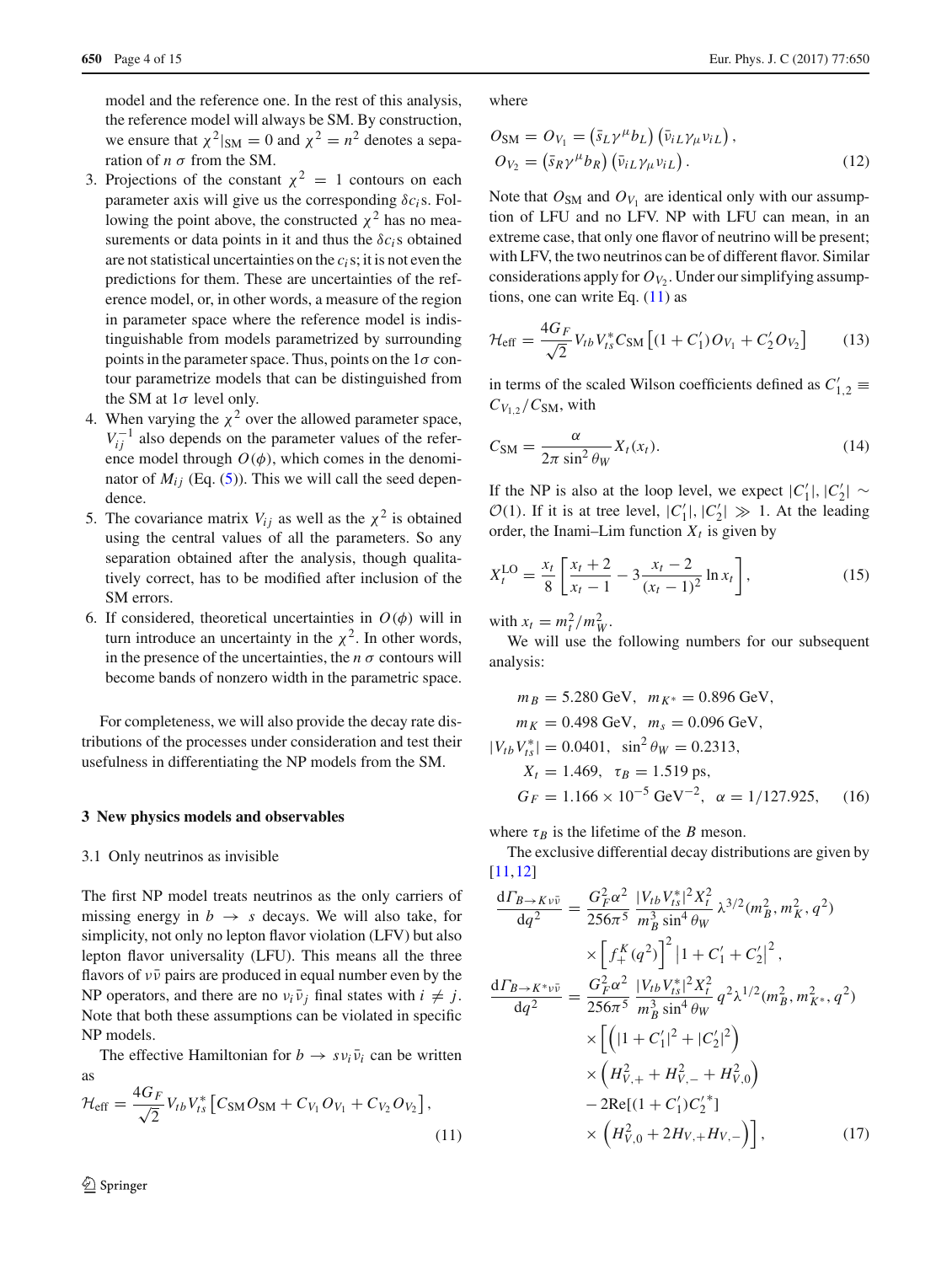and the inclusive distribution by

$$
\frac{d\Gamma_{B\to X_s\nu\bar{\nu}}}{dq^2} = \frac{G_F^2 \alpha^2}{128\pi^5} \frac{|V_{tb}V_{ts}^*|^2 X_t^2}{m_b^3 \sin^4 \theta_W} \kappa(0) \left( |1 + C_1'|^2 + |C_2'|^2 \right)
$$
  

$$
\times \lambda^{1/2} (m_b^2, m_s^2, q^2)
$$
  

$$
\times \left[ 3q^2 \left( m_b^2 + m_s^2 - q^2 - 4m_s m_b \right) \right.
$$
  

$$
\times \frac{\text{Re}[(1 + C_1')C_2'^*]}{|1 + C_1'|^2 + |C_2'|^2} + \lambda (m_b^2, m_s^2, q^2) \right],
$$
(18)

where

$$
\lambda(a, b, c) = a^2 + b^2 + c^2 - 2(ab + bc + ca),
$$
 (19)

and  $\kappa(0) = 0.83$  is the QCD correction factor. Note that the structure of the interference term in  $|1+C'_1|^2$  changes if  $O_{V_1}$ has LFV or non-LFU nature.

For  $B \to K^*$ , the form factors are defined in terms of the conventional set as

$$
H_{V,\pm}(q^2) = MA_1(q^2) \mp \frac{\lambda^{1/2}(m_B^2, m_{K^*}^2, q^2)V(q^2)}{M},
$$
  
\n
$$
H_{V,0}(q^2) = \frac{M}{2m_{K^*}\sqrt{q^2}} \left[ \frac{\lambda(m_B^2, m_{K^*}^2, q^2)}{M^2} A_2(q^2) - \left(m_B^2 - m_{K^*}^2 - q^2\right) A_1(q^2) \right],
$$
\n(20)

where  $M = m_B + m_{K^*}$ . To get the form factors, one first defines the function

$$
z(q^2) = \frac{\sqrt{t_+ - q^2} - \sqrt{t_+ - t_0}}{\sqrt{t_+ - q^2} + \sqrt{t_+ - t_0}},\tag{21}
$$

where

$$
t_{\pm} = (m_B \pm m_{K^{(*)}})^2
$$
,  $t_0 = t_+ (1 - \sqrt{1 - t_-/t_+})$ . (22)

Then we define the generic structure as

<span id="page-4-1"></span>
$$
F_i(q^2) = \frac{1}{1 - q^2/m_P^2} \sum_k \alpha_k^i \left[ z(q^2) - z(0) \right]^k, \tag{23}
$$

where the pole masses *m<sup>P</sup>* are

$$
V: 5.415 \text{ GeV}, A_0: 5.366 \text{ GeV}, A_1, A_{12}: 5.829 \text{ GeV},
$$
\n(24)

and [\[13](#page-14-11)]

$$
\alpha_0^V = 0.38(3), \quad \alpha_1^V = -1.17(26), \quad \alpha_2^V = 2.42 \pm 1.53,
$$
  
\n
$$
\alpha_0^{A_0} = 0.37(3), \quad \alpha_1^{A_0} = -1.37(26), \quad \alpha_2^{A_0} = 0.13 \pm 1.63,
$$
  
\n
$$
\alpha_0^{A_1} = 0.30(3), \quad \alpha_1^{A_1} = 0.39(19), \quad \alpha_2^{A_1} = 1.19 \pm 1.03,
$$
  
\n
$$
\alpha_0^{A_{12}} = 0.27(2), \quad \alpha_1^{A_{12}} = 0.53(13), \quad \alpha_2^{A_{12}} = 0.48 \pm 0.66.
$$
  
\n(25)

Here  $A_2$  has been replaced by  $A_{12}$ , given by

$$
A_{12}(q^2) = \frac{M^2 \left(m_B^2 - m_{K^*}^2 - q^2\right) A_1 - \lambda (m_B^2, m_{K^*}^2, q^2) A_2}{16 M m_B m_{K^*}^2}.
$$
\n(26)

The form factor  $A_0$  will be needed when we discuss the decays to light invisible scalars.

The scalar form factors  $f_0$  and  $f_+$  for  $B \to K$  are given by  $[14]$ 

$$
f_0(q^2) = \sum_{k=0}^{K} a_k^0 z(q^2)^k,
$$
  
\n
$$
f_+(q^2) = \frac{1}{1 - q^2 / m_P^2}
$$
  
\n
$$
\times \sum_{k=0}^{K-1} a_k^+ \left[ z(q^2)^k - (-1)^{k-K} \frac{k}{K} z(q^2)^K \right], \quad (27)
$$

<span id="page-4-0"></span>where

$$
m_P = m_B + \Delta_+^*
$$
\n<sup>(28)</sup>

and

$$
a_0^0 = 0.550(20), \ a_1^0 = -1.89(23), \ a_2^0 = 1.98(1.24),
$$
  
\n $a_3^0 = -0.02(2.00), \ a_0^+ = 0.432(15), \ a_1^+ = -0.65(23),$   
\n $a_2^+ = -0.97(1.24), \ \Delta_+^* = 0.04578(35).$  (29)

Another observable that we may use is the modified transverse polarization fraction of  $K^*$  in  $B \to K^* \nu \bar{\nu}$  decays, defined as

$$
F'_T \equiv \frac{\mathrm{d}\Gamma_T/\mathrm{d}q^2}{\int (\mathrm{d}\Gamma/\mathrm{d}q^2)\,\mathrm{d}q^2} = \tau_B \frac{\mathrm{d}\Gamma_T}{\mathrm{d}q^2}.\tag{30}
$$

Note that the denominator has been integrated over, to give an overall normalization. It can easily be shown that

$$
\frac{d\Gamma_T}{dq^2} = \frac{G_F^2 \alpha^2}{256\pi^5} \frac{|V_{tb} V_{ts}^*|^2 X_t^2}{m_B^3 \sin^4 \theta_W} q^2 \lambda^{1/2} (m_B^2, m_{K^*}^2, q^2) \times \left[ \left( |1 + C_1'|^2 + |C_2'|^2 \right) \left( H_{V,+}^2 + H_{V,-}^2 \right) - 4 \text{Re}[(1 + C_1') C_2'^*] H_{V,+} H_{V,-} \right].
$$
\n(31)

From the experimental bounds on the branching fractions, namely,

$$
Br(B \to K \nu \bar{\nu}) < 1.7 \times 10^{-5},
$$
\n
$$
Br(B \to K^* \nu \bar{\nu}) < 7.6 \times 10^{-5}, \tag{32}
$$

at 90% CL, we get the following approximate constraints on the scaled Wilson coefficients, assuming them to be real (but not necessarily positive):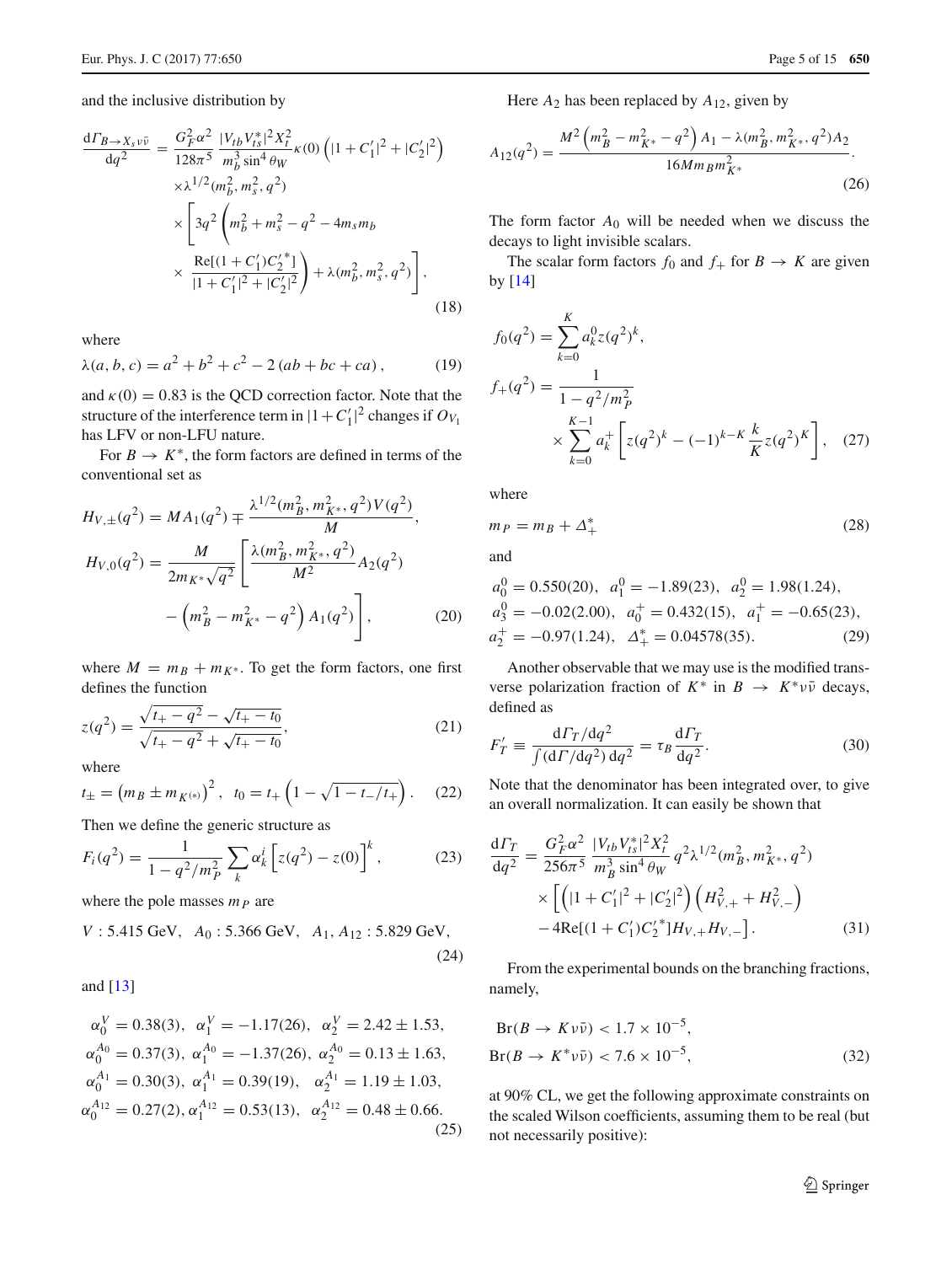

<span id="page-5-0"></span>**Fig. 1** Allowed ranges of  $C'_1$  and  $C'_2$ . Also shown is the truncated region allowed by the recent Belle data [\[2](#page-14-1)]

$$
-3.0 \le C'_1 + C'_2 \le 1.0,
$$
  

$$
\left( |1 + C'_1|^2 + |C'_2|^2 \right) - 1.3 \left( 1 + C'_1 \right) C'_2 \le 8.0.
$$
 (33)

The allowed parameter spaces are shown in Fig. [1.](#page-5-0) Belle has a recent update [\[2\]](#page-14-1), mostly on the  $B \to K^* \nu \bar{\nu}$  mode:

$$
Br(B \to K \nu \bar{\nu}) < 1.6 \times 10^{-5},
$$
\n
$$
Br(B \to K^* \nu \bar{\nu}) < 2.7 \times 10^{-5}.\tag{34}
$$

While our analysis uses the old parameter space, the results, as we will see, are obvious even with the new data. Figure [1](#page-5-0) also shows the updated parameter space.

We will show (with the OO technique) how much of the parameter space can be successfully differentiated from the SM, and with what confidence level. In our analysis, we have noted that the errors extracted on the new WCs are independent of the choices of the seed values. As mentioned earlier, these seed values can be chosen from the allowed NP parameter space. Obviously, depending on the data, different observables will have different powers to differentiate NP effects from the SM. As the values are not known a priori, one has to look at all the observables and the pattern of the signal to have an idea of the underlying model.

#### 3.2 Light invisible scalar

Another possibility is to consider the decay  $b \rightarrow sSS$  where *S* is some gauge singlet scalar, which can be a cold DM candidate. In the Higgs portal DM models, *S* couples only to

the SM doublet  $\Phi$  through a term like  $a_2 S^2 \Phi^{\dagger} \Phi \to \frac{1}{2} a_2 S^2 h^2$ in the Lagrangian, where *h* is the SM Higgs field. If  $m<sub>S</sub>$  $m_h/2$ , the invisible decay  $h \rightarrow SS$  opens up, and one must keep  $a_2$  to be sufficiently small to avoid the LHC bound on such invisible decay channels:  $BR(h \rightarrow$  invisible) < 10%. Although this is in contradiction to a thermalized cold DM giving the correct relic density of the universe, the singlets can form only a part of the relic density and may even be nonthermal in nature.

One has to be careful about the construction of effective operators. At the first sight, it may appear that an effective dimension-6 operator  $\bar{s}_L b_R \Phi S^2$  may lead to the decay  $b \rightarrow sSS$  when  $\Phi$  is replaced by its vacuum expectation value (VEV). This is indeed the case if *S* does not have any VEV, which is essential if *S* is a DM candidate (otherwise it will mix with *h* and decay to SM final states). On the other hand, the Higgs penguin diagrams like  $b \to sh^*, h^* \to SS$ , as discussed in some literature [\[15](#page-14-13)[,16](#page-14-14)], cannot be there if the electroweak symmetry is broken by a single Higgs field. The reason is that the effective off-diagonal Yukawa coupling  $y_{bsh}$  is proportional to the off-diagonal mass term  $m_{bs}$  in the mass matrix, and once one goes to the stationary basis, such off-diagonal Yukawa couplings must vanish. This loophole can be avoided if there are more than one fields responsible for symmetry breaking, or if there are higher dimensional operators involving  $\Phi$  in quadratic or more, so that the proportionality of the Yukawa matrix and the mass matrix gets spoiled. $<sup>2</sup>$  $<sup>2</sup>$  $<sup>2</sup>$  Here, we will just assume the existence of a set of</sup> effective operators and explore the consequences.

We start with an effective Lagrangian of the form

$$
\mathcal{L}_{b \to sSS} = \frac{1}{\Lambda^2} \left[ C_{S_1} m_b \bar{s}_L b_R S^2 + C_{S_2} m_b \bar{b}_L s_R S^2 + \text{H.c.} \right],\tag{35}
$$

and assume only the SM operator to be present for the  $b \rightarrow$ *s*νν¯ decay, so that

$$
\left. \frac{\mathrm{d}\varGamma}{\mathrm{d}q^2} \right|_{b \to s + \text{invis}} = \left. \frac{\mathrm{d}\varGamma}{\mathrm{d}q^2} \right|_{b \to s v \bar{v}} + \left. \frac{\mathrm{d}\varGamma}{\mathrm{d}q^2} \right|_{b \to s S S} . \tag{36}
$$

Here,  $C_{S_1}$  and  $C_{S_2}$  are dimensionless numbers, typically of the order of unity or less, and  $\Lambda$  is the generic mass scale of new physics which gives rise to such operators. Unless otherwise mentioned, we will take  $\Lambda = 1$  TeV for our analysis, reminding the reader that both  $C_{S_1}$  and  $C_{S_2}$  scale as  $\Lambda^2$ . Following Ref. [\[11\]](#page-14-9), one gets

$$
\frac{\mathrm{d}\Gamma_{B\to KSS}}{\mathrm{d}q^2} = \frac{f_0^2(q^2)(m_B^2 - m_K^2)^2 \left| C_{S_1} + C_{S_2} \right|^2}{512\pi^3 m_B^3 \Lambda^4} \times \sqrt{1 - \frac{4m_S^2}{q^2} \lambda^{1/2} (m_B^2, m_K^2, q^2)},
$$

<span id="page-5-1"></span><sup>&</sup>lt;sup>2</sup> An example is provided in Ref. [\[17\]](#page-14-15).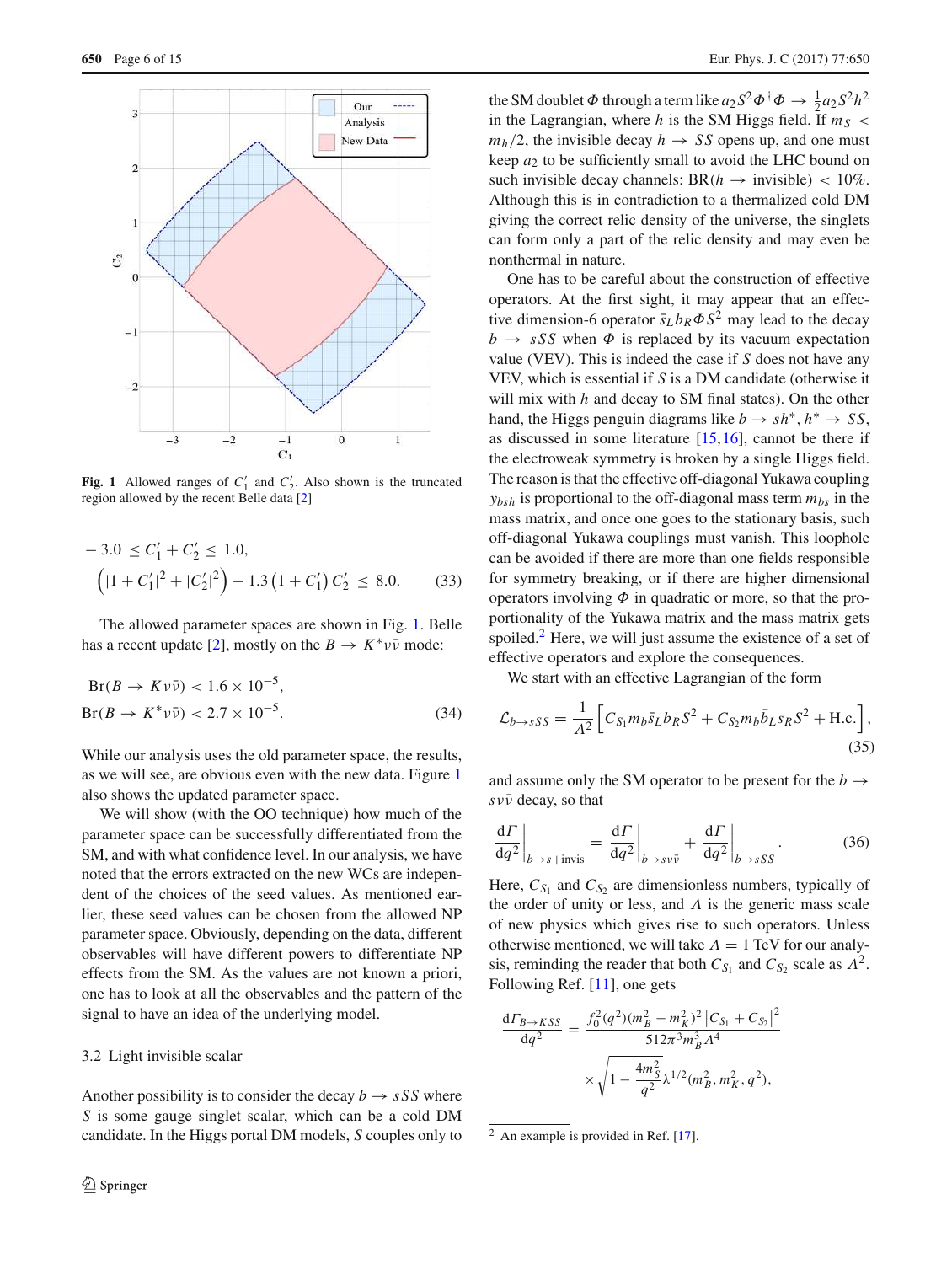

<span id="page-6-1"></span>**Fig. 2** Allowed ranges of  $C_{S_1}$  and  $C_{S_2}$  for  $m_S = 0.5$  GeV and  $m_S = 1.8$  GeV, taking  $\Lambda = 1$  TeV. Also shown is the truncated region allowed by the recent Belle data [\[2\]](#page-14-1)

,

$$
\frac{d^2 \Gamma_{B \to K^*SS}}{dq^2 d \cos \theta} = \frac{3A_0^2 (q^2) |C_{S_1} - C_{S_2}|^2}{1024\pi^3 m_B^3 \Lambda^4}
$$

$$
\times \sqrt{1 - \frac{4m_S^2}{q^2} \lambda^{3/2} (m_B^2, m_{K^*}^2, q^2) \cos^2 \theta},
$$

$$
\frac{d\Gamma_{B \to X_sSS}}{dq^2} = \frac{|C_{S_1}|^2 + |C_{S_2}|^2}{128\pi^3 m_b \Lambda^4}
$$

$$
\times \sqrt{1 - \frac{4m_S^2}{q^2} \lambda^{1/2} (m_b^2, m_s^2, q^2)}
$$

$$
\times \left[ (m_b^2 + m_s^2 - q^2) - 4m_s m_b \frac{\text{Re}[C_{S_1} C_{S_2}^*]}{|C_{S_1}|^2 + |C_{S_2}|^2} \right],
$$
(37)

where the form factors  $f_0(q^2)$  and  $A_0(q^2)$  can be obtained from Eqs.  $(27)$  and  $(23)$ , respectively.

For the decay  $B \to K^* S S$ , all  $K^* s$  are longitudinally polarized. We define a modified longitudinal polarization fraction

<span id="page-6-3"></span>
$$
F'_{L} \equiv \frac{d\Gamma_{L}/dq^{2}}{\int (d\Gamma/dq^{2}) dq^{2}} = \tau_{B} \frac{d\Gamma_{L}}{dq^{2}}
$$
  
=  $\tau_{B} \left[ \frac{d\Gamma_{L}}{dq^{2}} \right]_{B \to K^{*} \nu \bar{\nu}} + \frac{d\Gamma}{dq^{2}} \left. \right|_{B \to K^{*} SS} \right],$  (38)

which turns out to be

$$
F'_{L} = \frac{G_F^2 \alpha^2}{256\pi^5} \frac{|V_{tb} V_{ts}^*|^2 X_t^2}{m_B^3 \sin^4 \theta_W} \tau_B q^2 \lambda^{1/2} (m_B^2, m_{K^*}^2, q^2) H_{V,0}^2
$$
  
+  $|C_{S_1} - C_{S_2}|^2 \frac{A_0^2 (q^2)}{512\pi^3 m_B^3 \Lambda^4} \tau_B$ 

$$
\times \sqrt{1 - \frac{4m_S^2}{q^2}} \,\lambda^{3/2} (m_B^2, m_{K^*}^2, q^2). \tag{39}
$$

Obviously, the allowed range of the WCs depends on the scalar mass *mS*, which is shown in Fig. [2.](#page-6-1) Thus, apart from the new WCs,  $m<sub>S</sub>$  is also another a priori unknown quantity.

#### <span id="page-6-0"></span>**4 Results: only neutrinos**

Our results are shown for the projected SuperBelle integrated luminosity  $\mathcal{L}_{int} = 50 \text{ ab}^{-1}$ . However, to motivate experimentalists, we also show, for some cases, the results with  $\mathcal{L}_{\text{int}} = 2ab^{-1}$ , just to bring home the message that there might be reasons to feel excited even within the first year of running. We have taken the production cross section for  $B^0$  and  $B^+$  to be the same, which is known to be an excellent approximation. The detection efficiencies for different channels are taken from Ref. [\[18\]](#page-14-16), which is an update over  $[19]$ <sup>[3](#page-6-2)</sup>:

$$
\epsilon(B^+ \to K^+ \nu \bar{\nu}) = 5.68 \times 10^{-4}, \n\epsilon(B^0 \to K_S \nu \bar{\nu}) = 0.84 \times 10^{-4}, \n\epsilon(B \to K^* \nu \bar{\nu}) = 1.46 \times 10^{-4},
$$
\n(40)

<span id="page-6-2"></span><sup>&</sup>lt;sup>3</sup> These are for Belle-I. The efficiencies are expected to go up for Belle-II, but we have been conservative in our estimates.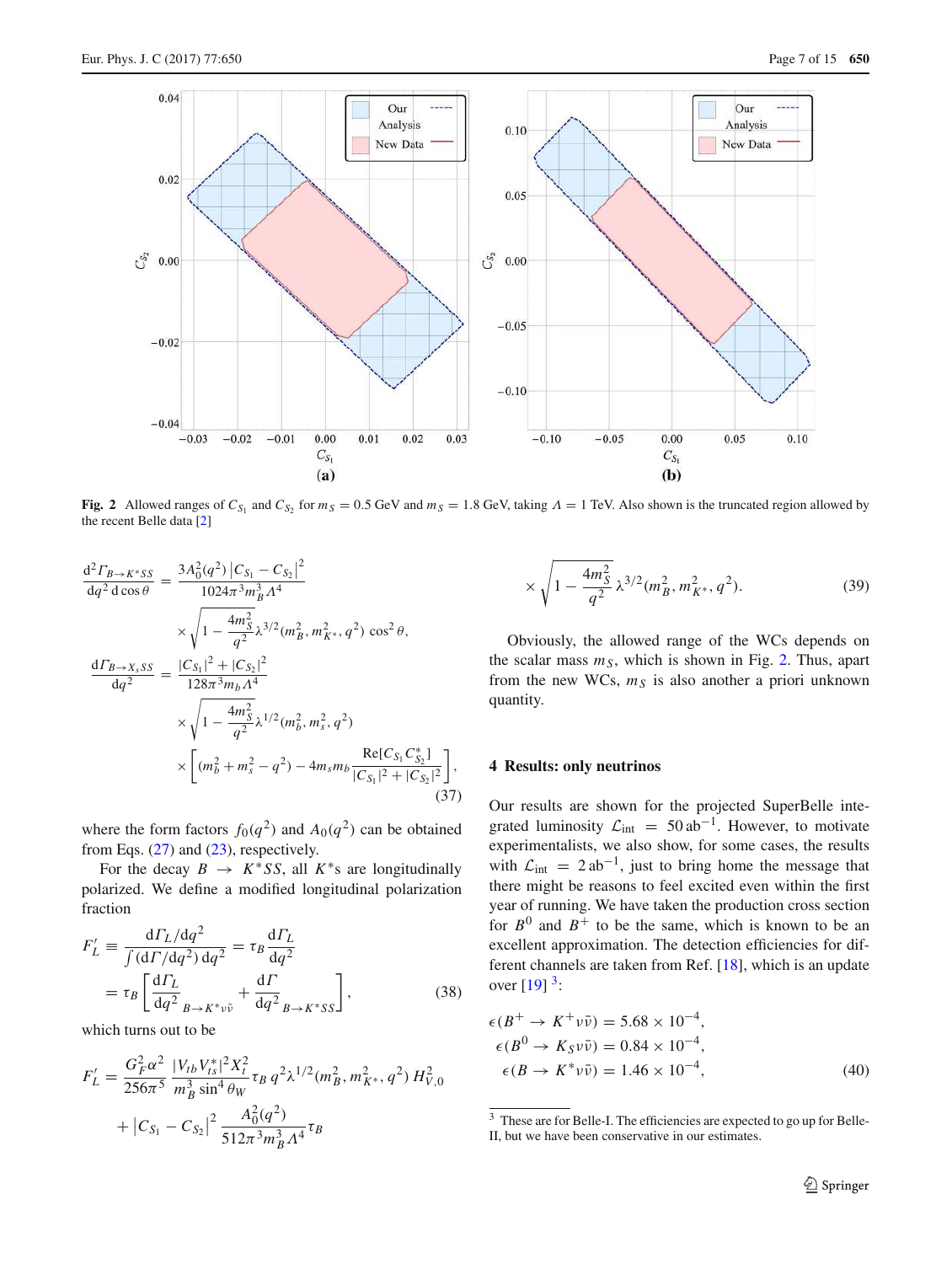

<span id="page-7-0"></span>**Fig. 3** (a) and (b) The SM-NP differentiating  $\chi^2$  contours for the exclusive and the inclusive channels coming from  $b \rightarrow s \nu \bar{\nu}$ , where the left and the right panels are for  $\mathcal{L}_{int} = 50$  ab<sup>-1</sup> and 2 ab<sup>-1</sup>, respectively. The  $q^2$  (in GeV<sup>2</sup>) distributions of the decay rates are shown in **c** 

and **d**, respectively, with  $\mathcal{L}_{int} = 50$  for two benchmark scenarios of NP. For these and subsequent plots, we have not shown anything beyond  $9\sigma$ 

and we use the  $SU(2)$  averaged detection efficiency for  $B \rightarrow$  $K^* \nu \bar{\nu}$ . We also take the detection efficiency for the semiinclusive  $B \to X_s$  channel to be the same as that of  $B \to K^*$ . These numbers will probably be slightly modified for the next generation detectors. Note that the detection efficiencies include a large part of systematic errors too. However, in the absence of a detailed simulation study for Belle-II, it is impossible to include all the systematic errors, so we have to work with the statistical error only. As is obvious, with higher detection efficiencies, the number of events goes up, which can be parametrized by a higher effective luminosity.

From the definition of the OOs, it is clear that one needs to have at least two different  $c_i$ s for this technique to work, otherwise it is just a simple scaling of the SM expectation.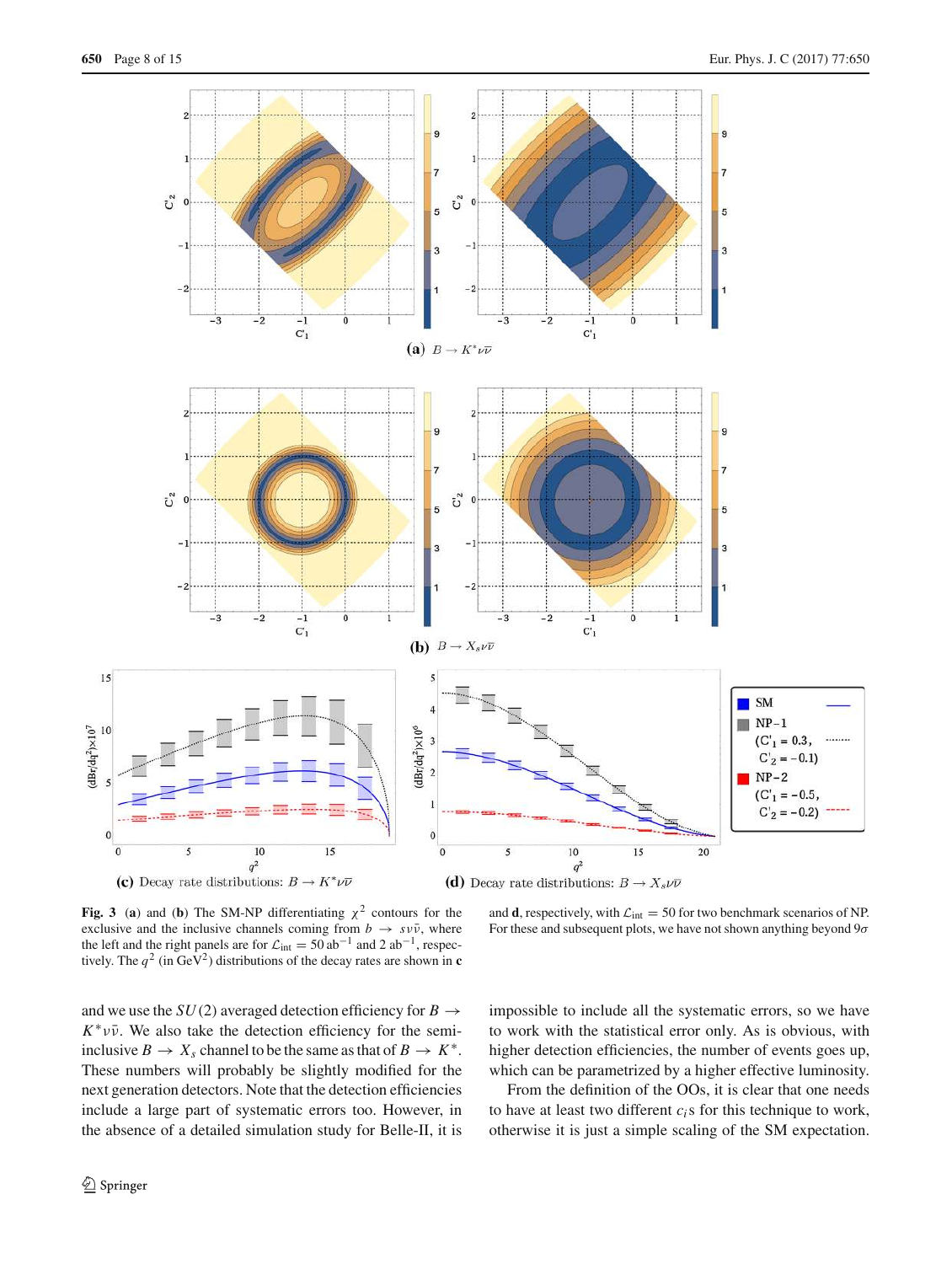

<span id="page-8-1"></span>**Fig. 4** The contours from the measurement of  $F'_T$  for  $\mathcal{L}_{int} = 50$  ab<sup>-1</sup> (left), 2 ab<sup>-1</sup> (right)

With the assumption of LFU and no LFV, this is what happens for the decay  $B \to K \nu \bar{\nu}$ ; the SM factor of 1 is replaced by  $|1 + C'_1 + C'_2|^2$ . On the other hand, the decays  $B \rightarrow$  $K^* \nu \bar{\nu}$ ,  $B \to X_s \nu \bar{\nu}$ , and the scaled transverse polarization fraction  $F'_T$  all have more than one combinations of the new WCs.

In Fig. [3a](#page-7-0), b, we show the results from the OO analysis of the decays  $B \to K^* \nu \bar{\nu}$  and  $B \to X_s \nu \bar{\nu}$ , respectively. These plots use the  $q^2$ -integrated data, and shows how far the NP can be differentiated from the SM depending on the precise values of  $C'_1$  and  $C'_2$ . The  $\chi^2 = n^2$  (with  $n = 1, 3, 5, 7, 9$ ) lines are obtained in the  $C'_1$ ,  $C'_2$  basis with  $\chi^2|_{SM} = 0$ , where, depending on the values of *n*, each line represents a deviation of *n*  $\sigma$  from the SM. Obviously,  $C'_1 = C'_2 = 0$  is the SM and close to that the chances of separation are the weakest, as shown by the 1 $\sigma$  band. Note that  $C'_1 = -2$  and  $C'_2 = 0$  are also SM-like, because of the destructive interference between the two amplitudes, keeping  $|1 + C'_1|^2 = 1$ . As can be seen, with  $\mathcal{L}_{int} = 50 \text{ ab}^{-1}$  (left panels), both decays can differentiate NP from SM over most of the allowed parameter space with a high confidence level. Even small NP contributions like  $|C'_1|$  and/or  $|C'_2|$  of order  $10^{-1}$  can be differentiated from the SM at more than  $5\sigma$  confidence level. The point  $C'_1 = -1$ ,  $C'_2 = 0$  denotes completely destructive interference with the SM and no signal events, and this is obviously much away from the SM expectation. The separations are expectedly worse for  $\mathcal{L}_{int} = 2ab^{-1}$ , as shown in the right panels of the Fig. [3a](#page-7-0), b, but even then there are regions in the parameter space that can show some interesting trend. As an example, we note that it is possible to separate out NP contributions like  $|C'_1|, |C'_2| \approx 1$  from the SM at  $9\sigma$  confidence level or more.

With enough data, one may even measure the differential decay distribution  $d\Gamma/dq^2$ . In Fig. [3c](#page-7-0), d, we show the

differences in  $d\Gamma/dq^2$  profiles between the SM and the NP for a couple of benchmark points, shown as NP-1 and NP-2, for the decays  $B \to K^* \nu \bar{\nu}$  and  $B \to X_s \nu \bar{\nu}$ . Note that both the benchmark points are allowed even by the new Belle data (Fig. [1\)](#page-5-0). Integrated branching fractions of these modes in SM and the selected benchmark points are listed in Eq. [\(41\)](#page-8-0):

$$
Br(B \to K^* \nu \bar{\nu})_{SM} = (9.43 \pm 1.48) \times 10^{-6},
$$
  
\n
$$
Br(B \to K^* \nu \bar{\nu})_{NP-1} = (17.77 \pm 2.86) \times 10^{-6},
$$
  
\n
$$
Br(B \to K^* \nu \bar{\nu})_{NP-2} = (3.99 \pm 0.70) \times 10^{-6},
$$
  
\n
$$
Br(B \to X_s \nu \bar{\nu})_{SM} = (28.88 \pm 1.90) \times 10^{-6},
$$
  
\n
$$
Br(B \to X_s \nu \bar{\nu})_{NP-1} = (49.40 \pm 3.24) \times 10^{-6},
$$
  
\n
$$
Br(B \to X_s \nu \bar{\nu})_{NP-2} = (8.61 \pm 0.56) \times 10^{-6}.
$$
 (41)

<span id="page-8-0"></span>The present data almost rules out  $|C'_i| \gg 1$ —the NP has to be either loop-mediated or the new particles have to be so massive as to lie outside the direct detection range of the LHC—and so we concentrate on small- $C_i'$  points. The bars shown in the plots represent the combined errors due to the various theory inputs, mostly coming from the form factors. In the case of NP, if we treat the  $\delta C_i$ 's coming from the OO analysis of the respective decay modes as a measure of future statistical uncertainties on the NP WCs, then both  $dBr/dq^2$  and the total branching fraction will have additional errors coming from them. We note that the NP sensitivities on the  $q^2$  distributions of the exclusive and inclusive decay modes are different. For example, the distribution for  $B \rightarrow K^* \nu \bar{\nu}$  is highly sensitive to NP in the region 10 GeV<sup>2</sup>  $\langle q^2 \rangle$  < 15 GeV<sup>2</sup>, while that for the decay  $B \to X_s \nu \bar{\nu}$  is more sensitive to the low- $q^2$  region,  $q^2$  < 10 GeV<sup>2</sup>. Therefore, study of  $d\Gamma/dq^2$  for these exclusive and inclusive channels may be quite useful to pin down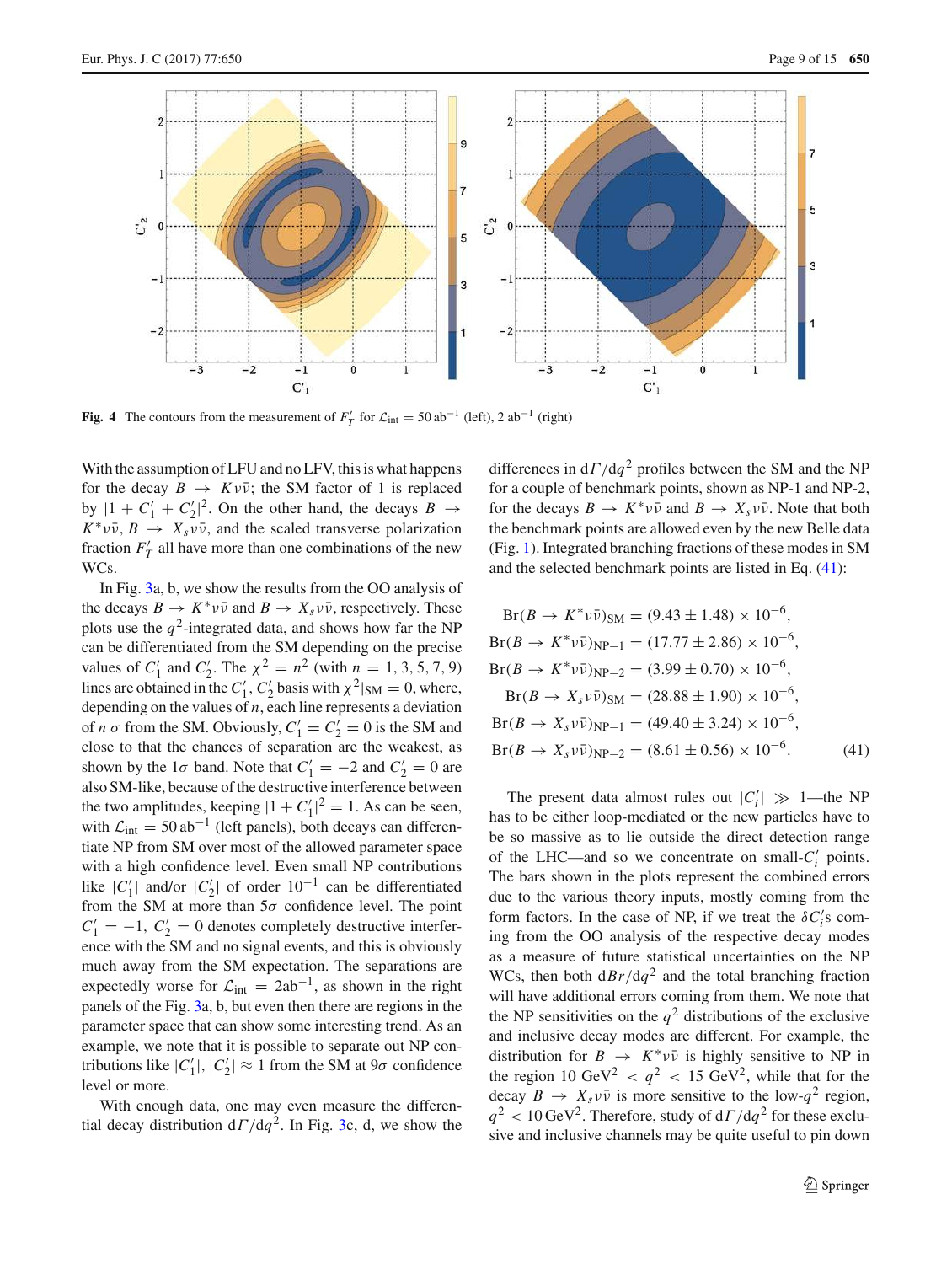

<span id="page-9-0"></span>**Fig. 5** The differentiation contours for *b* → *sSS* with  $m_S = 0.5$  GeV and  $\mathcal{L}_{int} = 50$  ab<sup>-1</sup> (left panels), 2 ab<sup>-1</sup> (right panels). We take  $\Lambda = 1$  TeV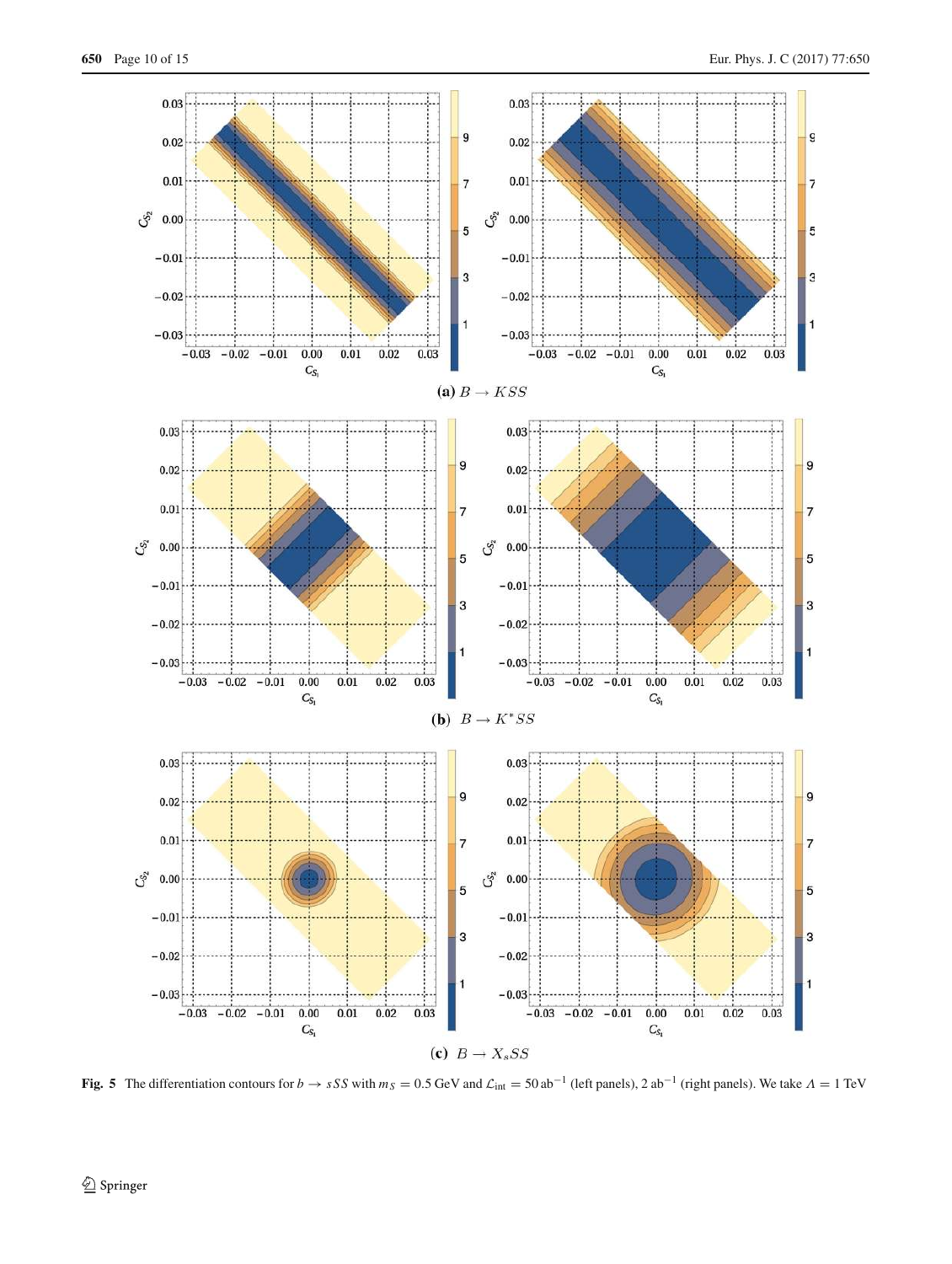

<span id="page-10-1"></span>**Fig. 6** Comparison of the  $q^2$  (in GeV<sup>2</sup>) distributions of the decay rates for several  $b \rightarrow sSS$  channels, with  $\mathcal{L}_{int} = 50$  ab<sup>-1</sup> and  $m_S = 0.5$  GeV

the parameters of the NP. For most of the beyond-SM theories, there should be a corroborative signature from charged lepton final state channels, but, as we pointed out, this may not be true always.

Other observables are expected to yield different confidence level contours. This is shown in Fig. [4](#page-8-1) for the modified transverse polarization fraction  $F'_T$ , both for low and high  $\mathcal{L}_{int}$ . Note that the NP sensitivities of this observable are similar to that for the decay  $B \to K^* \nu \bar{\nu}$ . Note that the separation for this observable may not go beyond  $7\sigma$  confidence level for the low- $\mathcal{L}_{int}$  option.

#### <span id="page-10-0"></span>**5 Results: invisible light scalars**

With invisible light scalars escaping the detector, one gets an identical signal as  $b \rightarrow s \nu \bar{\nu}$ . We will assume two such identical light scalars produced in the decay, i.e.,  $b \rightarrow sSS$ . The differential decay distributions depend on the mass of *S*, which we take to be either 0.5 GeV (called the light scalar or LS option), or 1.8 GeV (called the heavy scalar or HS option). For both these options, we show our results taking  $\mathcal{L}_{int}$  =  $50$  ab<sup>-1</sup> and 2 ab<sup>-1</sup>, just as before. Obviously, separation from the SM will be better for lighter scalars, as for heavier

scalars, the low- $q^2$  region will be covered only by the SM and hence those bins will be irrelevant for the analysis.

We show the confidence levels in Fig. [5a](#page-9-0)–c for the decays  $B \rightarrow KSS, B \rightarrow K^*SS \text{ and } B \rightarrow X_sSS, \text{ respectively,}$ for the LS option. The shape of the contours are intuitively obvious from the expressions of  $d\Gamma/dq^2$ . For example, the mode *B*  $\rightarrow$  *KSS* is not of much use if  $C_{S_1} \approx -C_{S_2}$ . A complementary set of information can be obtained from the  $B \to K^* S S$  mode. As expected, only regions close to the SM point  $C_{S_1} = C_{S_2} = 0$  may not be differentiable from the SM itself. Roughly speaking, one can have a  $5\sigma$  separation from the SM in at least one channel with  $\mathcal{L}_{int} = 50 \text{ ab}^{-1}$  if  $|C_{S_1}|$  and/or  $|C_{S_2}|$  be as small as 0.01. The inclusive channel  $B \rightarrow X_s S S$  is even more powerful, as the branching fraction depends on the combination  $|C_{S_1}|^2 + |C_{S_2}|^2$ . This leads to circular contours around the origin. There is a subleading term proportional to the strange quark mass  $m<sub>s</sub>$  which breaks this symmetry, and so the contours appear to be slightly deformed. The low-luminosity option as displayed in the right panels show that the differentiation is harder for exclusive modes, while the inclusive mode fares better. Points like  $|C_{S_1}|$  and/or  $|C_{S_2}| \approx 0.01$  can be differentiated from the SM at more than  $5\sigma$  confidence level. Integrated branching fractions of these modes in SM and the selected benchmark point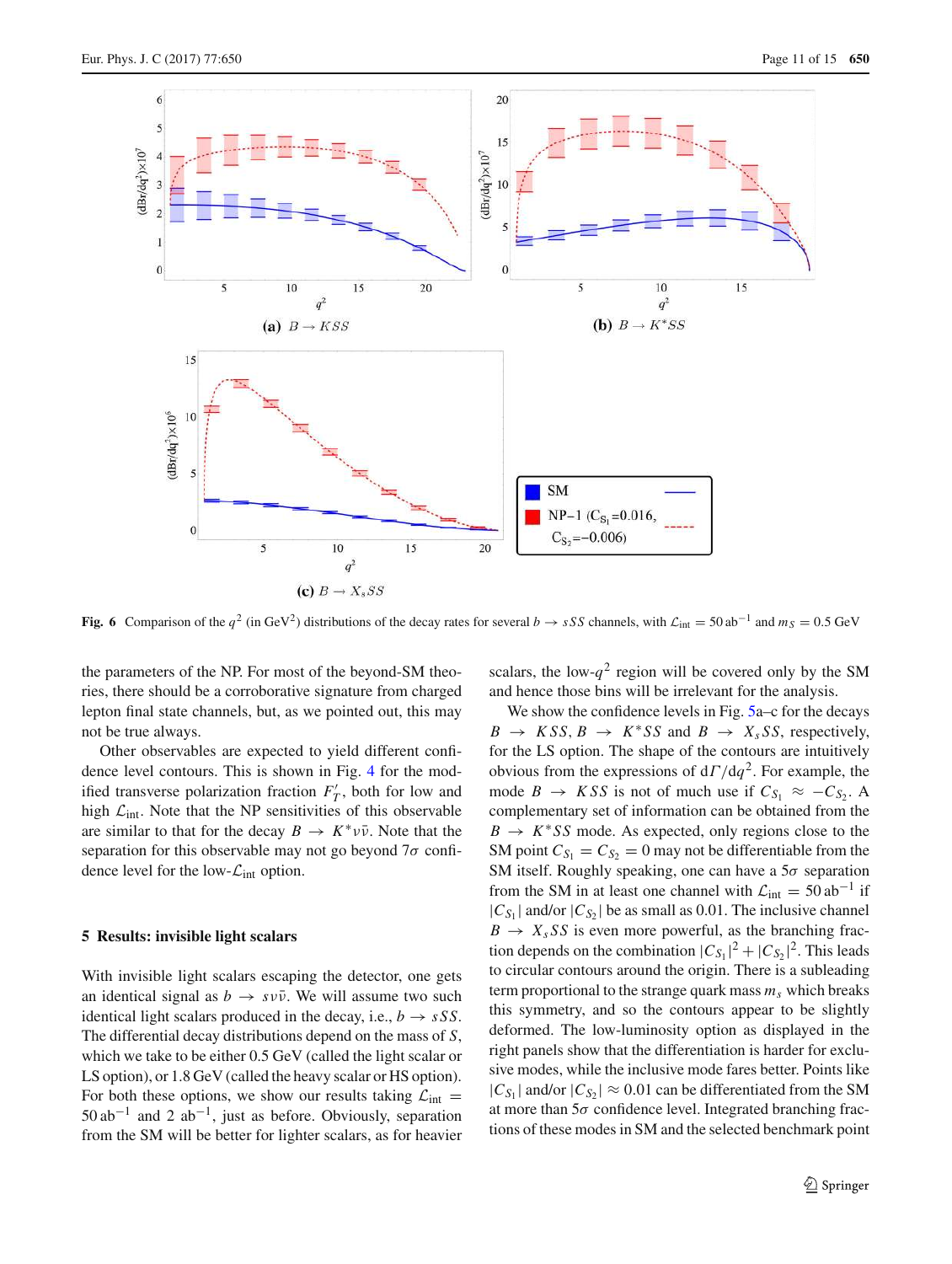

<span id="page-11-0"></span>**Fig. 7** Same as Fig. [5](#page-9-0) with  $m_S = 1.8$  GeV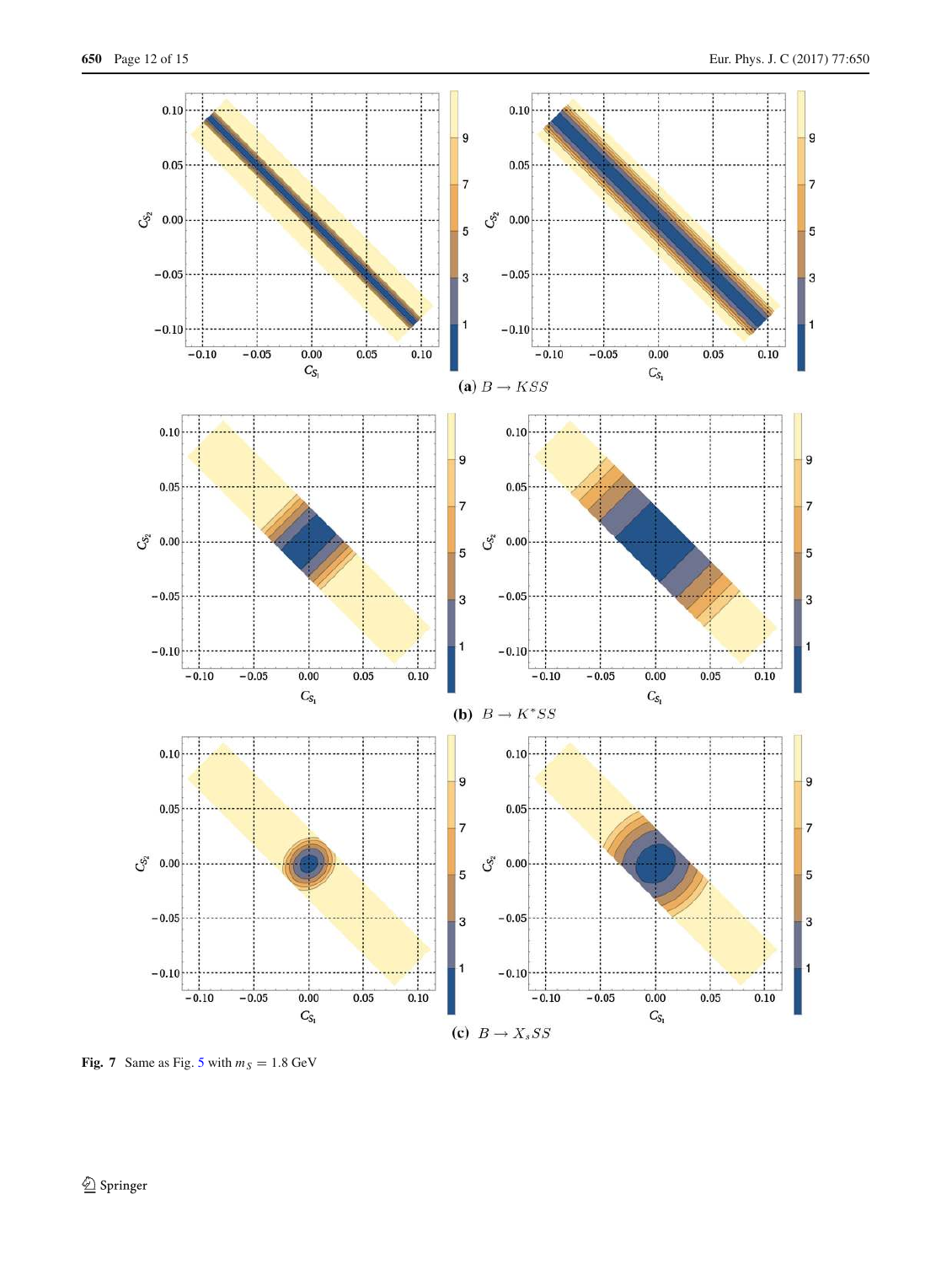

<span id="page-12-2"></span>**Fig. 8** Same as Fig. [6](#page-10-1) with  $m<sub>S</sub> = 1.8$  GeV

(Fig.  $6$ ) are listed in Eq.  $(42)$ :

 $Br(B \to K + invis)_{SM} = (3.86 \pm 0.53) \times 10^{-6}$ ,  $Br(B \to K + invis)_{NP-1} = (8.89 \pm 0.79) \times 10^{-6}$ ,  $Br(B \to K^* + invis)_{SM} = (9.43 \pm 1.48) \times 10^{-6}$ ,  $Br(B \to K^* + invis)_{NP-1} = (23.91 \pm 2.77) \times 10^{-6}$ ,  $Br(B \to X_s + \text{invis})_{SM} = (28.88 \pm 1.90) \times 10^{-6},$  $Br(B \to X_s + \text{invis})_{\text{NP}-1} = (12.39 \pm 0.45) \times 10^{-5}$ . (42)

Similar set of plots for the HS option are shown in Fig. [7.](#page-11-0) The nature of the plots is identical to that of Fig. [5.](#page-9-0) However, to reach the same sensitivity, one needs higher WCs than the LS option, as the NP effects are visible only in the low- $q^2$ bins. Integrated branching fractions of these modes for the selected benchmark point (Fig. [8\)](#page-12-2) are listed in Eq. [\(43\)](#page-12-3):

$$
Br(B \to K + invis)_{NP-1} = (5.79 \pm 0.52) \times 10^{-6},
$$
  
\n
$$
Br(B \to K^* + invis)_{NP-1} = (11.20 \pm 1.11) \times 10^{-6},
$$
  
\n
$$
Br(B \to X_s + invis)_{NP-1} = (34.79 \pm 1.71) \times 10^{-6}. \quad (43)
$$

The  $q^2$  distributions for the decay rates of  $B \rightarrow$  $KSS, B \rightarrow K^*SS$  and  $B \rightarrow X_sSS$  are shown in Fig.

[6a](#page-10-1)–c, respectively, for  $\mathcal{L}_{int} = 50 \text{ ab}^{-1}$  for the LS option. While, for  $B \to KSS$  and  $B \to K^*SS$ , the  $q^2$  distributions are sensitive for NP over the entire  $q^2$  region except for very high ( $> 15 \text{ GeV}^2$ ) and very low ( $\approx 0$ ) regions, for the semi-inclusive decay the NP sensitivity is more in the region  $2 \text{ GeV}^2 < q^2 < 10 \text{ GeV}^2$ . Similar plots for  $m_S = 1.8 \text{ GeV}^2$ are shown in Fig. [8.](#page-12-2) We note that though  $q_{\text{min}}^2$  is much higher for this case, the nature of the  $q^2$  distributions, and therefore the NP sensitivities, is similar to that obtained for the LS case.

<span id="page-12-1"></span>As is defined in Eq. [\(38\)](#page-6-3), the decay  $B \to K^*SS$  has another observable, namely, the longitudinal polarization  $F'_{L}$ . This is because the  $K^*$  mesons appearing with scalars are completely longitudinally polarized. The confidence level contours for  $F'_{L}$  obtained from the OO analysis are shown in Fig. [9a](#page-13-0), b for the LS and the HS options, respectively. This observable has similar kind of NP sensitivity as that of  $B \to K^* S S$ .

### <span id="page-12-3"></span><span id="page-12-0"></span>**6 Summary**

We have analyzed the NP sensitivities of the different observables in the decays  $b \rightarrow s +$  invisibles using the Opti-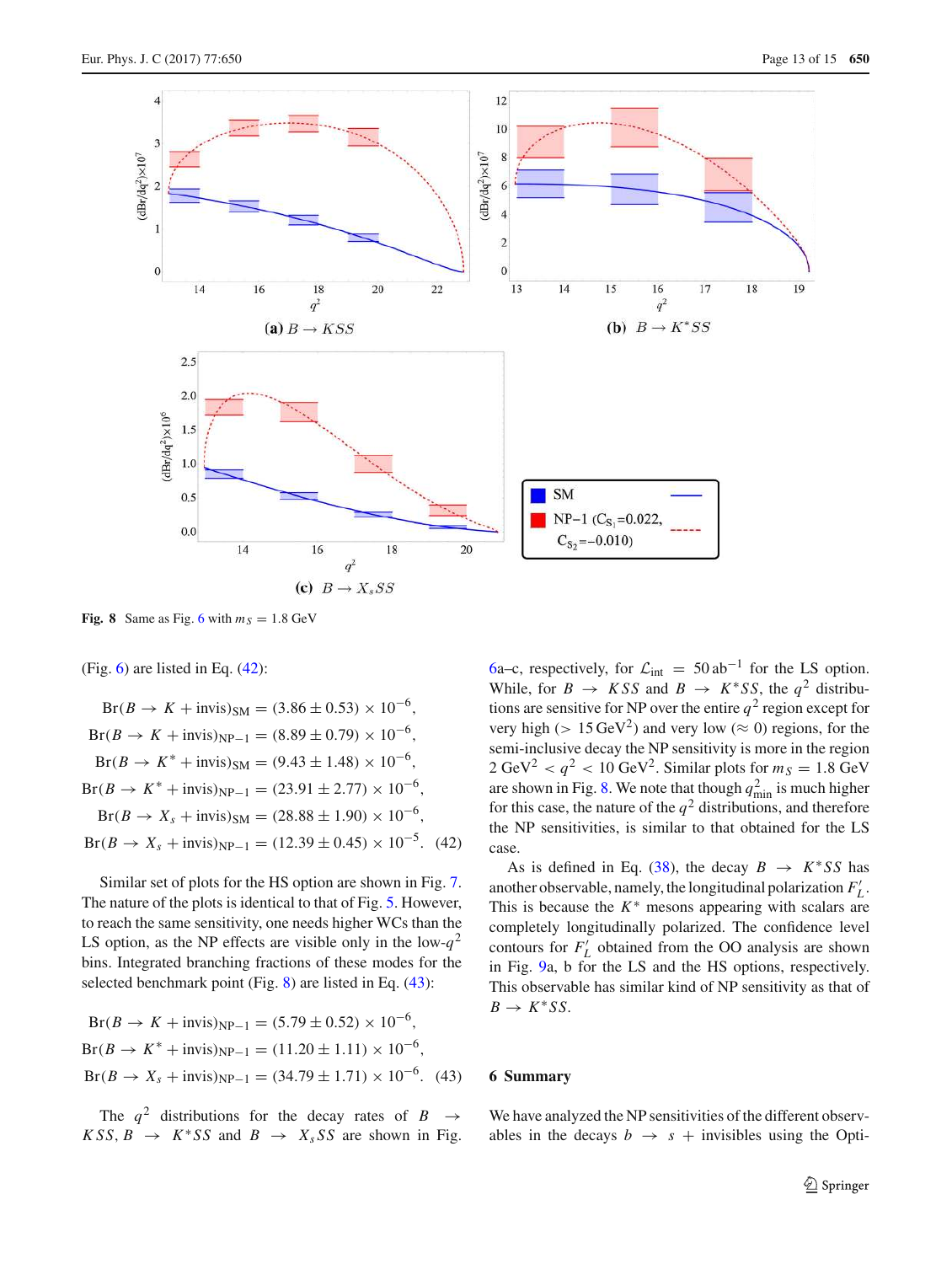

<span id="page-13-0"></span>**Fig. 9** The contours from the measurement of  $F'_{L}$  (Eq. [\(38\)](#page-6-3)), with  $m_S = 0.5$  and 1.8 GeV,  $\mathcal{L}_{int} = 50$  ab<sup>-1</sup> (left panels), 2 ab<sup>-1</sup> (right panels)

mal Observables technique. We consider two NP models: (1) only neutrinos as the carriers of missing energy but with a new operator involving a right-handed quark current; and (2) apart from the SM neutrinos, light invisible scalars as the carriers of missing energy. The analysis takes into account all the new effective operators and their effects on several observables, namely, the total decay width for inclusive and exclusive modes, the differential decay distributions, and the modified transverse and longitudinal polarization fractions as defined in the text.

We show our results both for the high- and low-luminosity options of Belle-II, namely,  $\mathcal{L}_{int} = 50 \text{ ab}^{-1}$  and 2  $\text{ab}^{-1}$ , respectively. All the observables are sensitive to NP effects, and even small NP effects might be detectable at future highluminosity Belle-II. The differentiation of the NP from the SM is obviously not that trivial for the low-luminosity option, apart from the observables like inclusive branching fractions.

The NP sensitivities of  $d\Gamma/dq^2$  for exclusive and inclusive channels are different. As the data on that will possibly come after the branching fraction data, they will serve as an additional check on the operator structure and parameter values of the NP. Note that the exclusive distributions are more or less similar for both the NP models, but the inclusive distributions are different, so that may serve as a good discriminator. Thus, we encourage our experimental colleagues to investigate both the  $q^2$ -integrated branching fractions and the differential distributions.

We would also like to point out that when the data comes, and one has a better idea of backgrounds and systematic errors, it is easy to extrapolate our findings by taking the appropriate efficiency into account. The number of events will change, which can be parametrized by a change of the effective luminosity  $\mathcal{L}_{\text{eff}}$  in the denominator of Eq. [\(9\)](#page-2-0). This will increase the volumes enclosed by constant  $\chi^2$  surfaces in